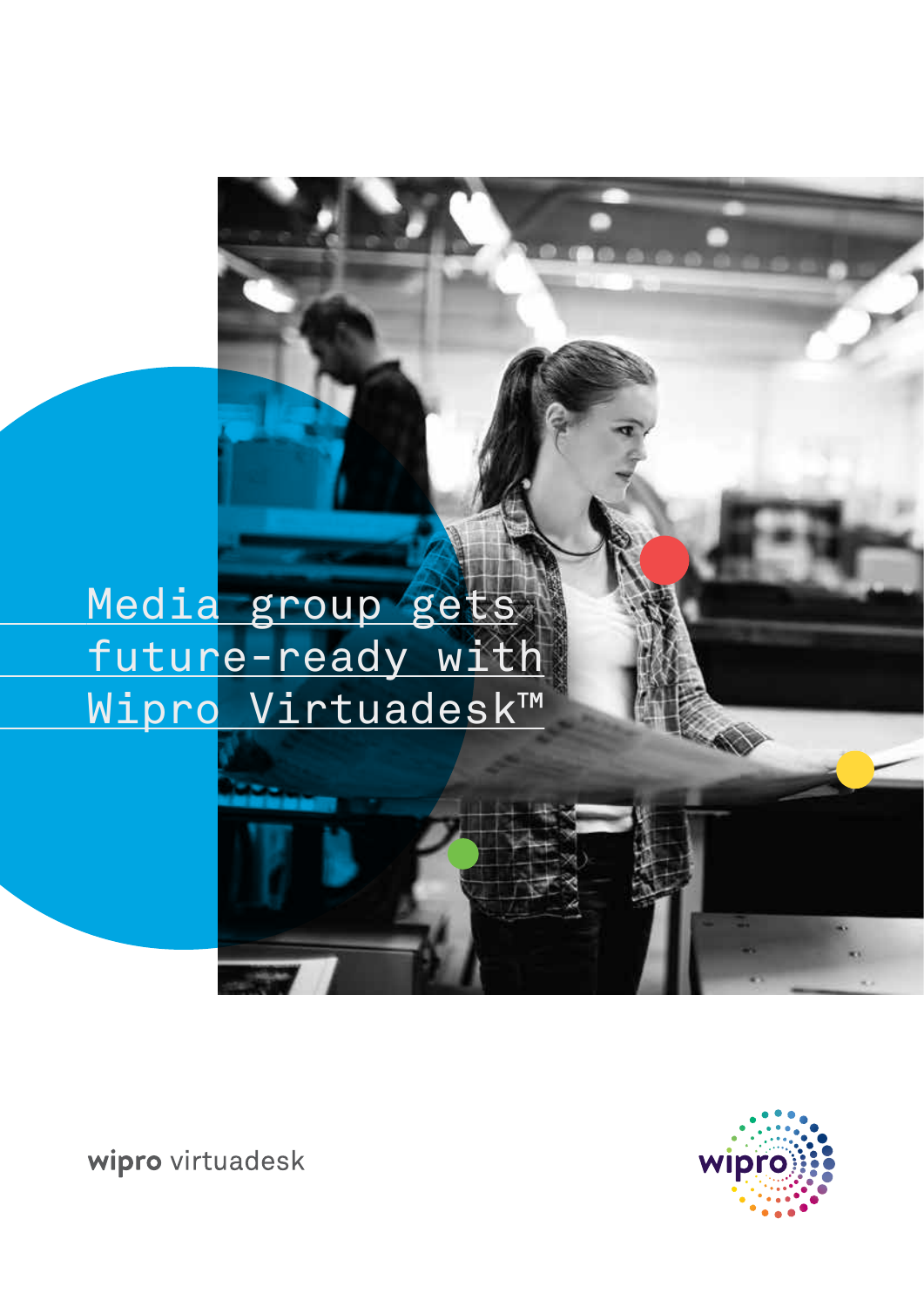**A leading Europe-based media and digital company implements Wipro Virtuadesk™, a complete desktop virtualization solution in 3 months, leading to 25% cost savings and digital transformation**

# **Client background**

**Client:** A leading media group

**Industry:** Media

**Area of operation:** Europe

**Services:** Publishing, distribution

**Number of employees:** Over 15,000

# **Challenge**

The media group had multiple datacentres spread across Europe managed by Citrix farms of multiple versions. This led to poor IT management and lack of a centralized view. A complex legacy environment based on Windows 2003 server, which was being decommissioned and going out of support from Microsoft, led to stability, performance, agility and scalability issues. The client wanted to migrate multiple Citrix farms to a central location in a period of 3 months.

### **Solution**

Wipro implemented Wipro Virtuadesk™, a complete desktop virtualization solution built on Cisco UCS servers, software defined storage based on Datacore and virtualization platform based on Citrix.

- Consolidated multiple Citrix farms to one farm spread across two datacentres
- Delivered hosted shared desktops based on Windows 2012 R2 Server
- Transformed application on Citrix legacy environment to Windows 7 (32bit) based pooled desktops
- Moved 4,000 users in multiple farms to a central farm
- Provided datacentre hosting and management of Virtual Desktop Architecture (VDI)
- Built storage boost technologies into Wipro Virtuadesk™ to improve stability, performance and scalability
- Provided per user-per month pricing model to enable increased number of users without additional upfront capital investments
- Streamlined operations with different app stacks attached to a single golden image to reduce complexity
- Delivered end-to-end managed services including an upgrade roadmap to maintain latest VDI technology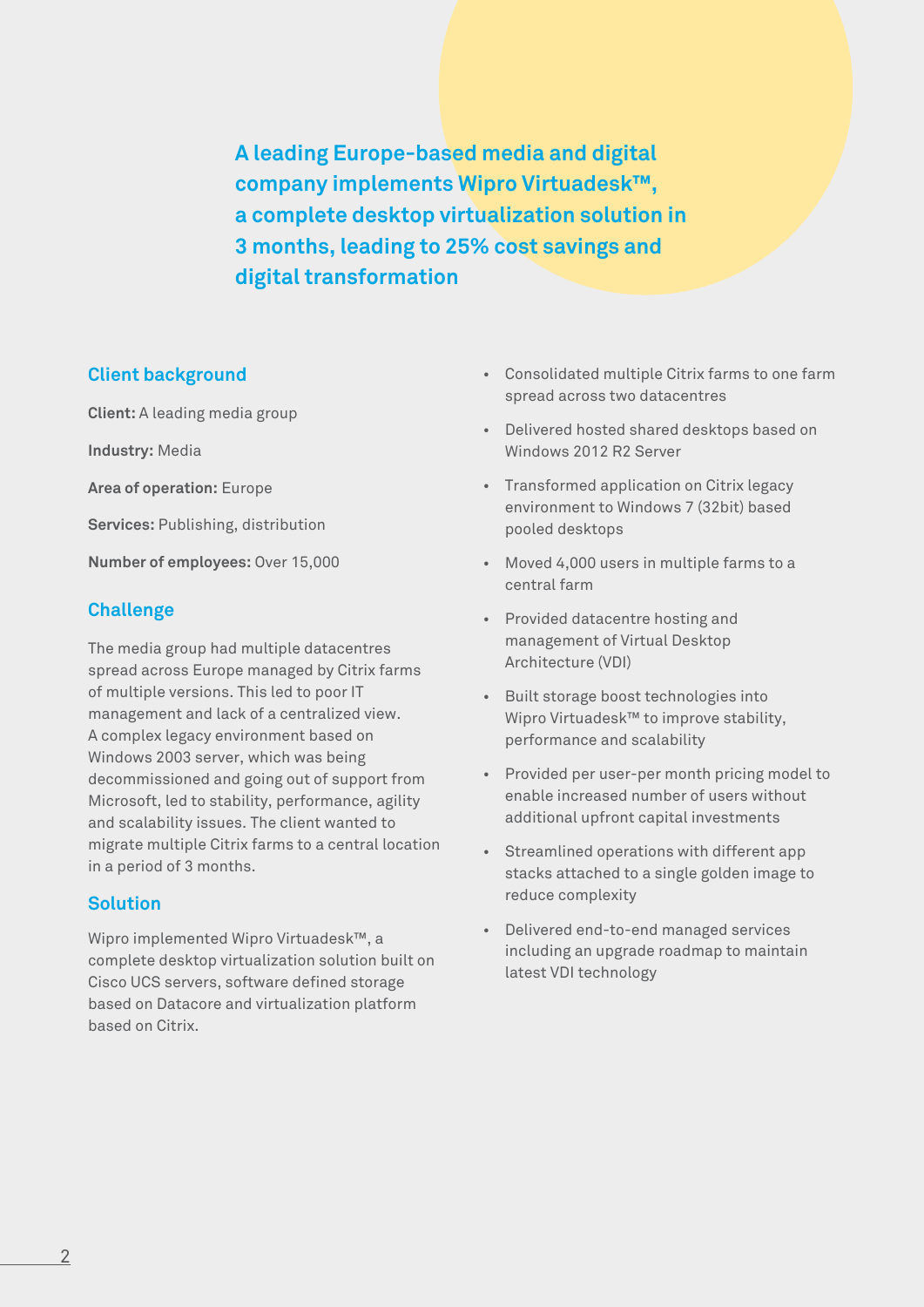# **Business impact**

Wipro Virtuadesk™ enabled the media group to build a collaborative and mobile workforce by securing, provisioning, and sharing applications and data. Wipro's pre-architected solution, designed for fast and secure implementation, eliminated architecture and design phase, and minimized risk. The hyper-converged appliance was factory assembled and shipped to the datacentre. Deployment and provisioning automation built by Wipro helped implement the solution within 3 months.



 Reduction in the total cost of ownership of the VDI by 25%



 Provisioning of new VDI to contractors reduced from 1-2 weeks to 1-2 hours



 Two times improvement in desktop stability and performance, resulting in better productivity and lower number of support calls



 100% business continuity and security, and compliance adherence



 Automation of delivery of resources due to utilization of Cisco UCS Director

"Through our proactive approach, we managed to deliver the new platform to the client ahead of schedule. The success of our solution was due to close collaboration with partners like Cisco and Microsoft. Our workplace transformation solution, built on Cisco's industry leading UCS servers, helped deliver high performance VDI to business users with up to 25% cost savings."

**Seshu Kumar G. V.** General Manager, Global Infrastructure Services, Wipro